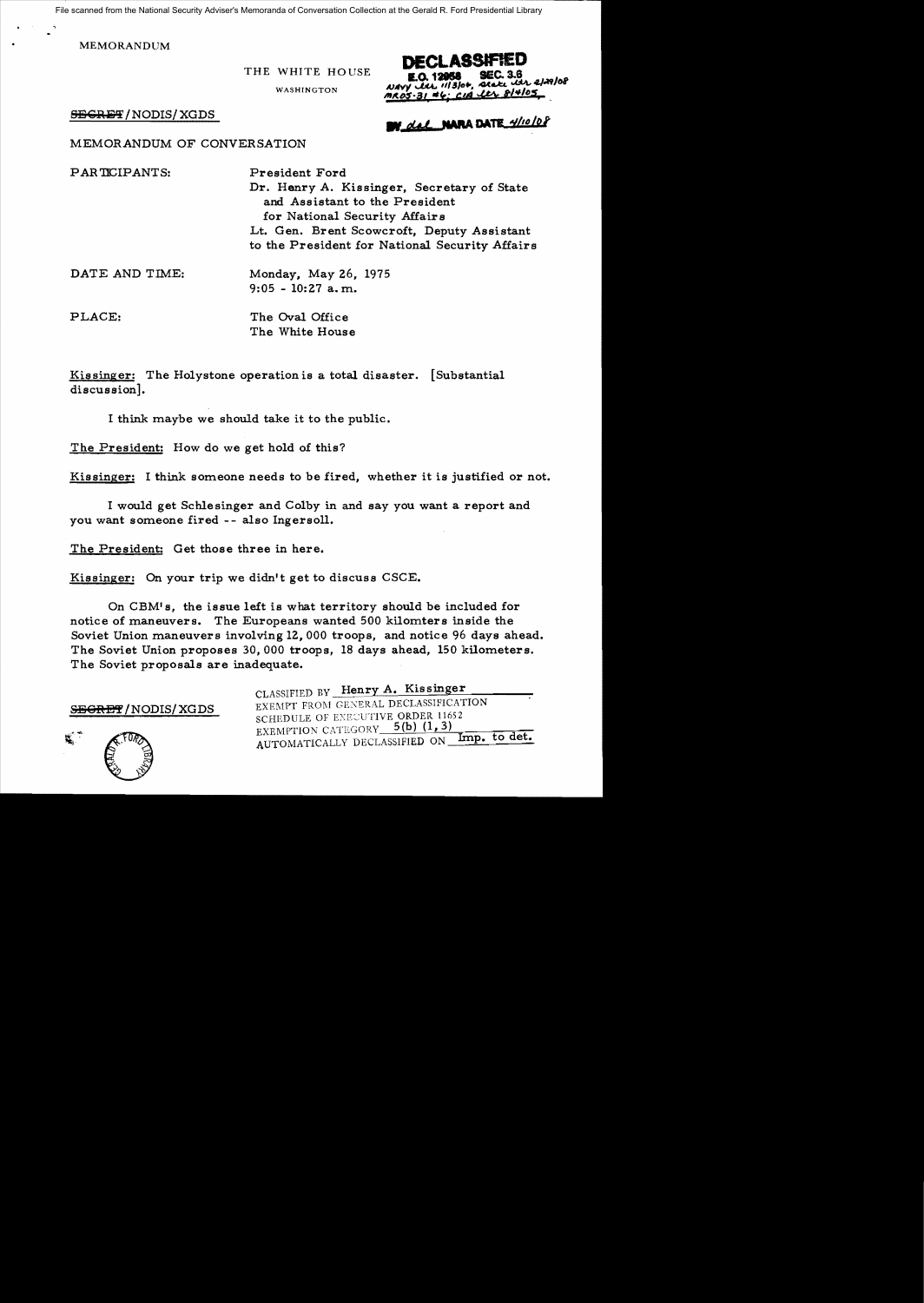## S<del>ISCRET</del>/NODIS/XGDS -2-

.'

On human contacts, it is a total fraud. Only Gromyko can understand the language. The language is very abstract, but even this the Soviet Union won't accept.

As for post-conference machinery, the Soviets previously wanted a permanent Secretariat. We wanted an assessment in two years. Now the Soviet Union is on our side; but they want to delay four to five years since they now are afraid Yugoslavia and Romania will use the machinery against them.

I think your position must be hard-line. No more concessions to the Soviet Union. If they want a conference, let them concede.

The President: Did you see the New York Times editorial?

Kissinger: It was unconscionable. You should see the editorials they had in '69 and '70. But the Jews are trying to get the maximym polarization with the Soviet Union.

But on CSCE, I would listen and not get engaged. Say if we can geta decent settlement, fine; if not, wait a few months.

The President: If the Soviets are so eager to get a CSCE, can we use that for SALT leverage?

Kissinger: It would be difficult; it could have been done a year ago maybe, but the Europeans would leave you. We should, three years ago, have link it with MBFR. But if it isn't finished by early June, there can't be a meeting in July. Our negotiation can drag just a bit behind the Europeans and slow it up as much as possible;

The President: I think we should hang back. Will the Europeans care?

Kissinger: Yes. Brezhnev said he wouldn't come here before the CSCE. I told him that is OK; we are better off domestically on our anti-Soviet line.

On SALT, there is no bureaucratic dispute. The issues are SS-18, cruise missiles, Backfire. On SS-18, they want to have both MIRV and non-MIRV'd. They might agree to verification by complexes. This looks manageable. We couldn't allow this with  $17\$  s and  $19'$  s.

On cruise missiles, we may be cheating a little because they may honestly think Vladivostok settled it. They may agree to 2500 klm.

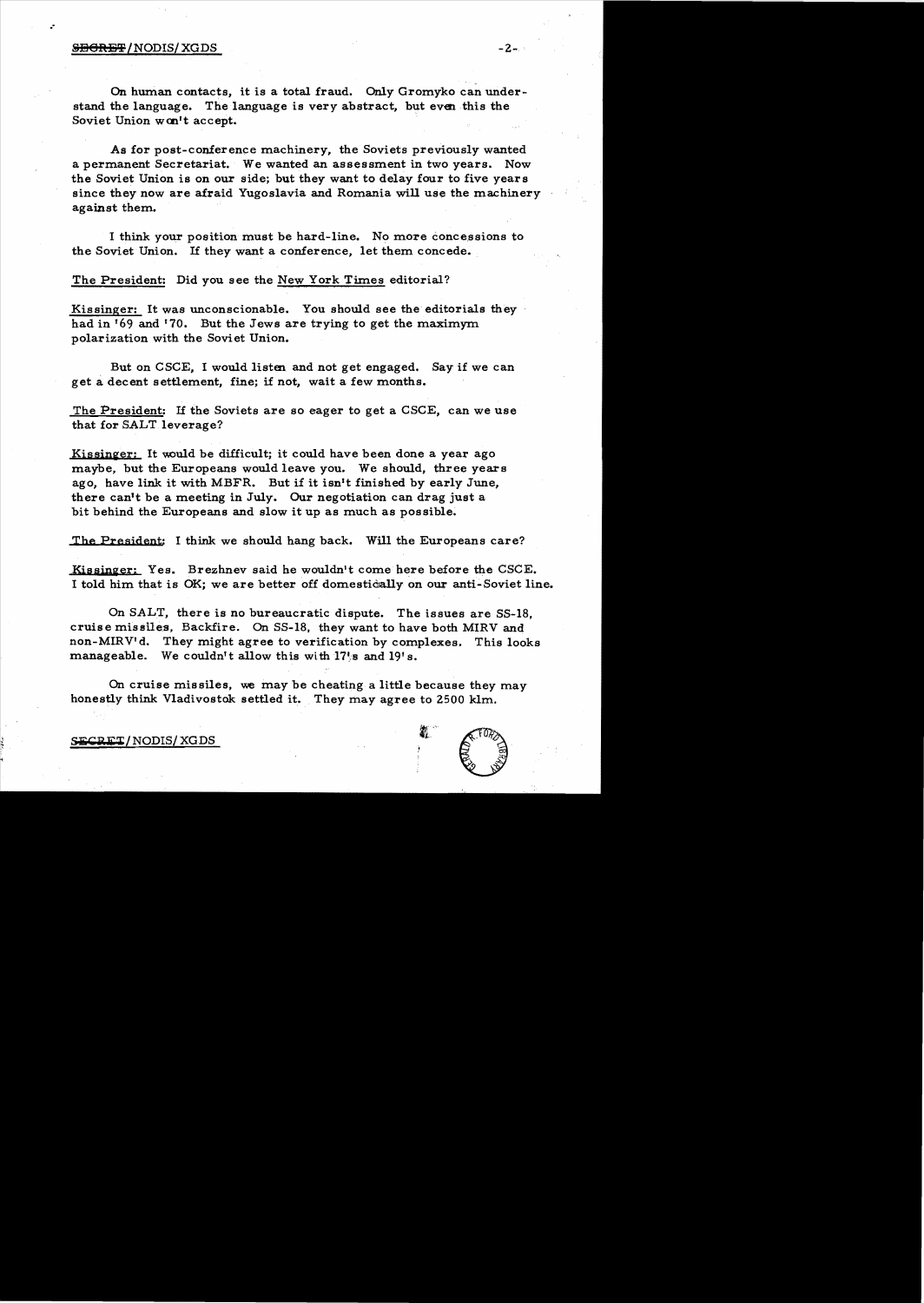## S<del>EGRET</del>/NODIS/XGDS

•

On Backfire, we are out of ideas. We may have to try not counting those in Southern USSR. Or we may have to count F-lll's.

But there is no dispute within the Verification Panel on these issues.

The President: I notice the paper said there were disputes.

Kissinger: I don't know about Schlesinger, but not in the VP.

On the Mideast  $-$  I am thinking we try for a separate agreement with Egypt, then go to Geneva later in the year with an overall agreement. Rabin may try to tie your hands on an overall agreement in conceding an- $\cdot$ Egyptian agreement.

On Spain, there is nothing to discuss with Franco. He is over the hill. Cortina looks like the end of the Inquisition. He proposes a defense treaty with us, which then would be the basis for an agreement with NATO. It is nuts.

The other big issue is Morocco. They will declare it independent There are three claimants. Hassan claims he has a million refugees to send back in, as an excuse for annexation. Algeria wants it for access to the sea. Mauritania wants it. We should stay out. We got the parties to take it to the International Court of Justice. It could blow up any time Hassan needs a diversion. We are giving equipment to Hassan -- the Spanish may raise it.

Leone wants to see you alone. That is fine. The one snag is that we couldn't accept Communists in the government. Raise this also with the Pope.

The President: I did it before. Krol said we should indicate to the Pope to invite him to the US in '76.

Kissinger: I would tell the Pope of your concern with Spain, Portugal, and, above all, Italy. He is interested in the Mideast and Jerusalem and humanitarianism. Be careful what you tell the Italians, except Leone, because they will leak it -- and they'll leak some things which you haven't said. Be careful especially about the Mideast. Keep it general.

The President: Did you see Evans and Novak?

kissinger: It is terrible. We are just a Latin American country.

**SEGRET/NODIS/XGDS**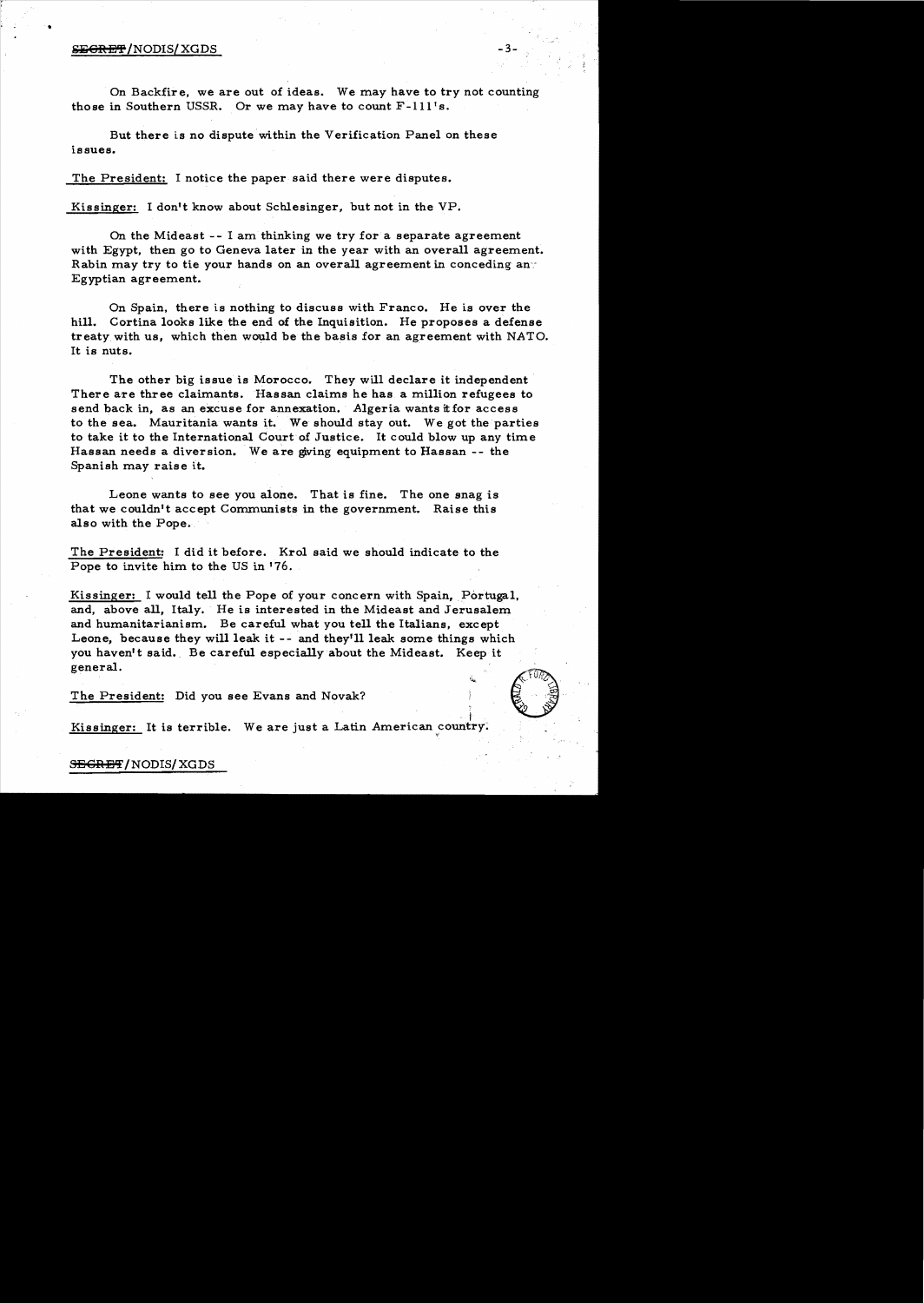## ${{\tt SECRFT}}/{{\tt NODIS}}/{{\tt XGDS}}$  -4.

Back to the Greeks and Turks. I could give Caramanlis a brief description of the Turkish domestic situation. You could say we do what we can but we can't run counter to the realities of the situation. Be careful of the Greeks. Caramanlis and Bitsios are superbly'dever. Much more than the Turks. We could outline where it could go. Demirel wants to settle but he's afraid of Ecevit. Caramanlis will get uneast at this.

The President: Can we get him to call off Brademas?

Kissinger: There would be too much danger of Brademas leaking it.

Start with Caramanlis with affection to Greece, and respect for him.

The President: How about our aid?

Kissinger: We are dragging our feet. How can we give the Greeks aid while there is a Turkish cutoff?

You can say the same thing to Demirel, but he isn't the man for the time. Tell him he has it won - - all he has to do is give up some territory he doesn't need.

[Scowcroft leaves to get a map. ]

If we could get the Greeks and Turks to agree to a proposal, we could then float it as a US proposal. But that is premature. I wouldn't get into detail -- just listen.



## <del>SECRET</del> / NODIS/ XGDS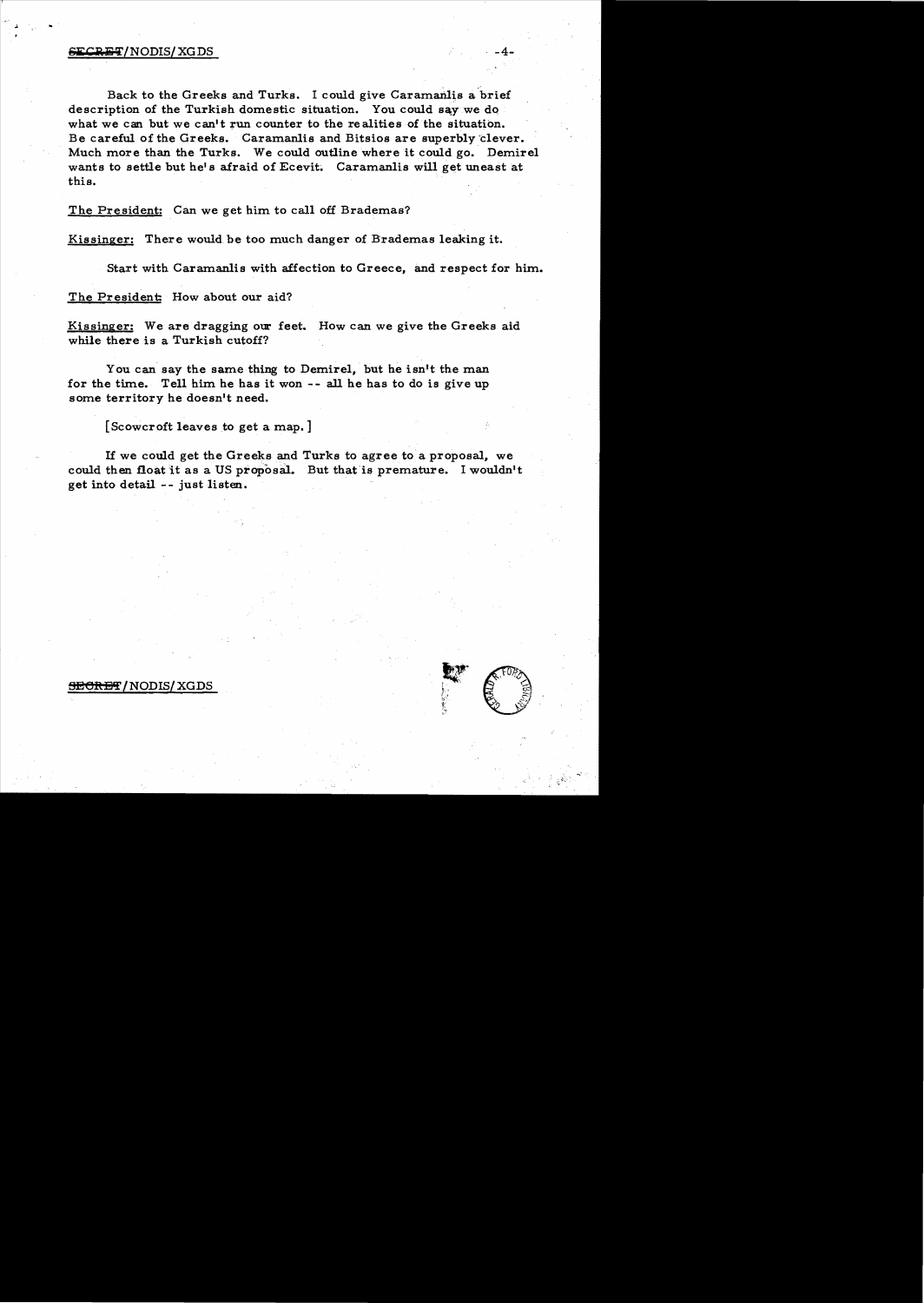The point<br>Thank of fragment  $X$  Ny  $T-\frac{3}{2}$  6  $8-70$  for.  $P/K$  26  $ln\sigma$   $75$ 9:05-10:27 K The Holystane operation is a total desaster (Substential chamosity) Ithink ungle un should take it as public, It is P Home do we get holdy to ? l'Ittine sous avelit le finit utilite à protifield I demel get Selso + Solly in + 1 m und  $+$ K Ca pour tip, and chint get a chans CSCE. On Com, a resure to what treating should be  $CSCE$ mbread, Eno crated 500 km mid 50, 12000 hazes, 96 hours atrad. SU propres 30 das theops, 15 days alread, 160 km, 50 propasations madeguatic On hammar contacts. It is a total from. Andy Grayhe can unleastand - language. The longings is very abstract but even this SU won't accept. Post comp machinez - SU primish wonded pour. aver SU to is on our side, but change of Type since They would fear Years + Russian will use Mothing agnot this. <u>Ittil you prition must le hard time humou.</u><br>concessions & Sc , Je an want a conf, lot then Concede P Did you sur CRYT entraint. K Chromainette <del>to you shall see de</del> chts in **DECLASSIFIED** AUTHORITY  $\frac{1}{4}$  min  $\frac{1}{4}$   $\frac{1}{4}$   $\frac{1}{4}$   $\frac{1}{4}$   $\frac{1}{4}$   $\frac{1}{4}$   $\frac{1}{4}$   $\frac{1}{4}$   $\frac{1}{4}$   $\frac{1}{4}$   $\frac{1}{4}$   $\frac{1}{4}$   $\frac{1}{4}$   $\frac{1}{4}$   $\frac{1}{4}$   $\frac{1}{4}$   $\frac{1}{4}$   $\frac{1}{4}$   $\frac{1}{4}$   $\frac{1}{4$ BY  $M$  NARA, DATE  $\frac{6}{100}$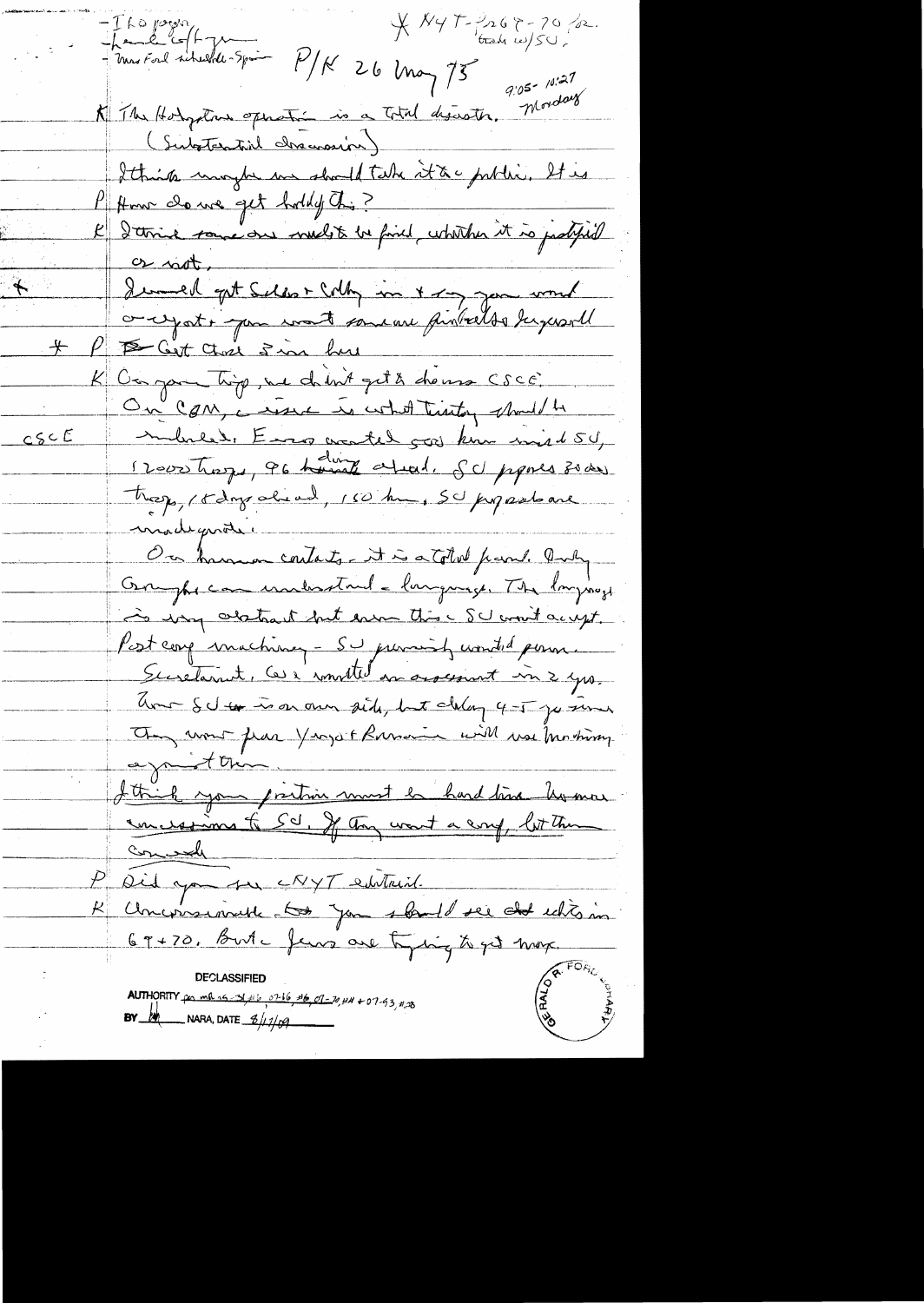polair jotin w/c 50.<br>Buton (SCE, Served heter + 10th lingered 50) Holangation w/c SU. <u>vinite pour monts</u> P & Sasa'e so eager & pt & CSCF, com me ress that for SALT lurrage. Diff; it could have from down a year ago mayor, lant the Euros could leme you. We should sys ago, have limbed it w/ 11 BBC. But if it int finished Can hapte just a bit behind c Euro & that it upon muchas possible. M Solid un should have lock with a Euro care K Yes. Rey said he wouldn't une have heppecsed. I told him that de, in latter of domestic of on me anti Sur bin On SALT, there is no turementic objects the  $\frac{64}{5}$ voires au SS-16, crime musiche, Bartfine, Conseile They won't Minux mr. Minu. They mysteque to conferentin by complexes. This looks managements, als conj but allow this cof 17's +19's On cruire musile, un mazer chatriga bittle bacque They may howsththink Old settled it. May may On backfree, un an art of rideo. We may bank not 6 count that in Sunton USSR, Or we may have to count F-11/2. But there is no dropito of in UP on the resise. P Institute poper soid then were depoted.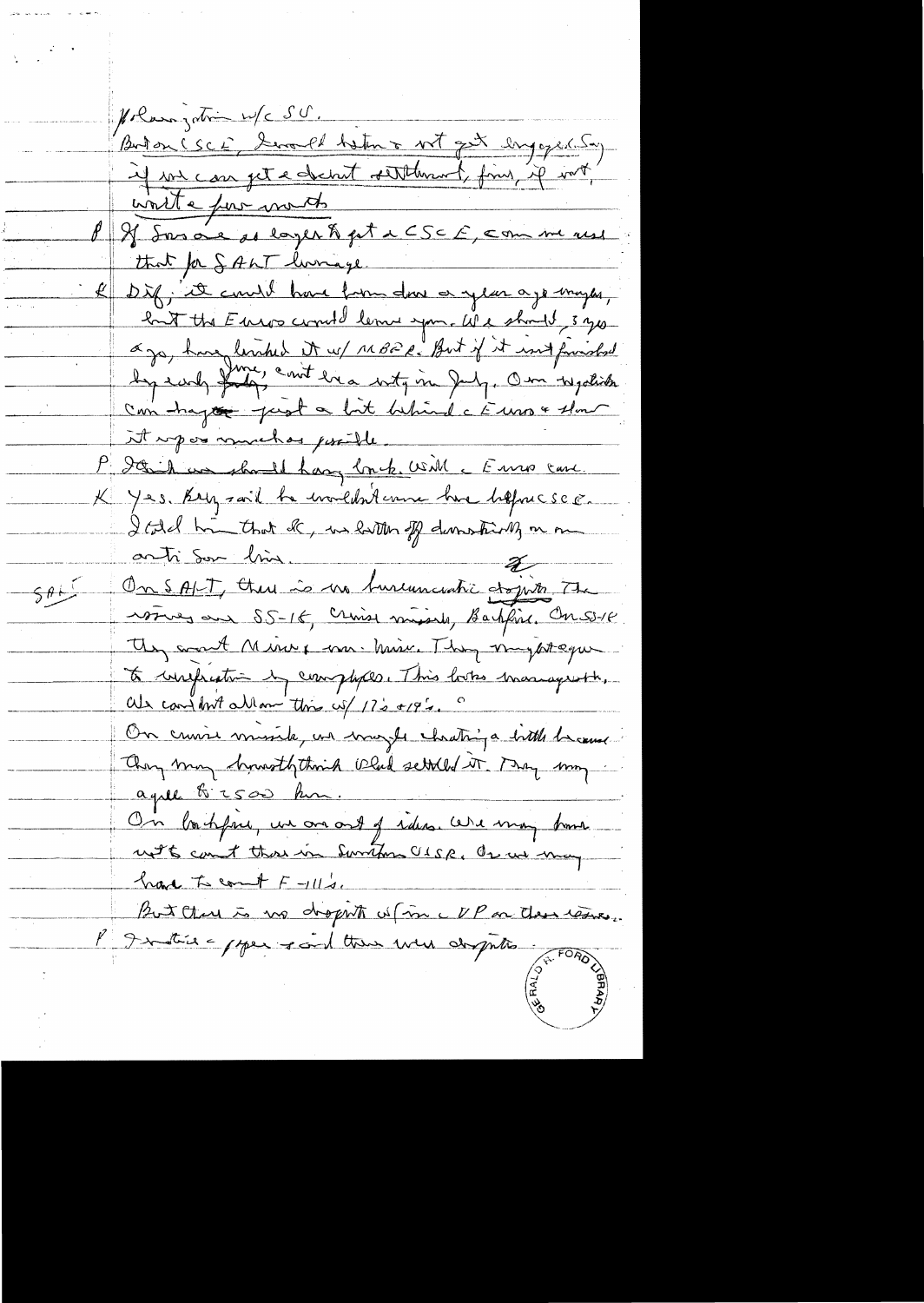Krol - indicate to page unite to lostro K I don't know and Schlas but with me UP. On h. I Striping sympto agree to of E, thank Commence later in c me us and a possible. Rabin mon to to the your home or grenal aponent in conceding on E agrount On opain, there is withing to descres w/Frame de Spain ro ourc full. Cartinica lorse lits a mel fa hopemation He proposes a dy traty or (mas, which then would be bois for agreement of NATO. It mis. The other by work is homores. They crill declare it inligt. There are 3 claments. Hasson claims (windling yought to sevel back in , as excase for anompation. Olyrice commente et par access à sen, manutanin unato it. Out should stay not als got a partico to late it & ICJ. It could blow up any time Haseran vuils a envision. Ne est giving eprop tel seran-gamie my raid st. Ally hem comto to surgan about. That is pin. Theou mag is that we couldn't accept moto in part, the W/Poze Kurl(zu atau), I would call Pope  $\rho_{\text{opt}}$ of you comen af Spain, Put, + about Statz. He without in NIE + Junsdan + human-Sarinian. Be careful what you till a Stations & specift he are caused thing will leap it - and func Oring which you how think of campular of ME. Keynt gard P Dil you see Emmer hook K St is terrible. We are past when hit commity